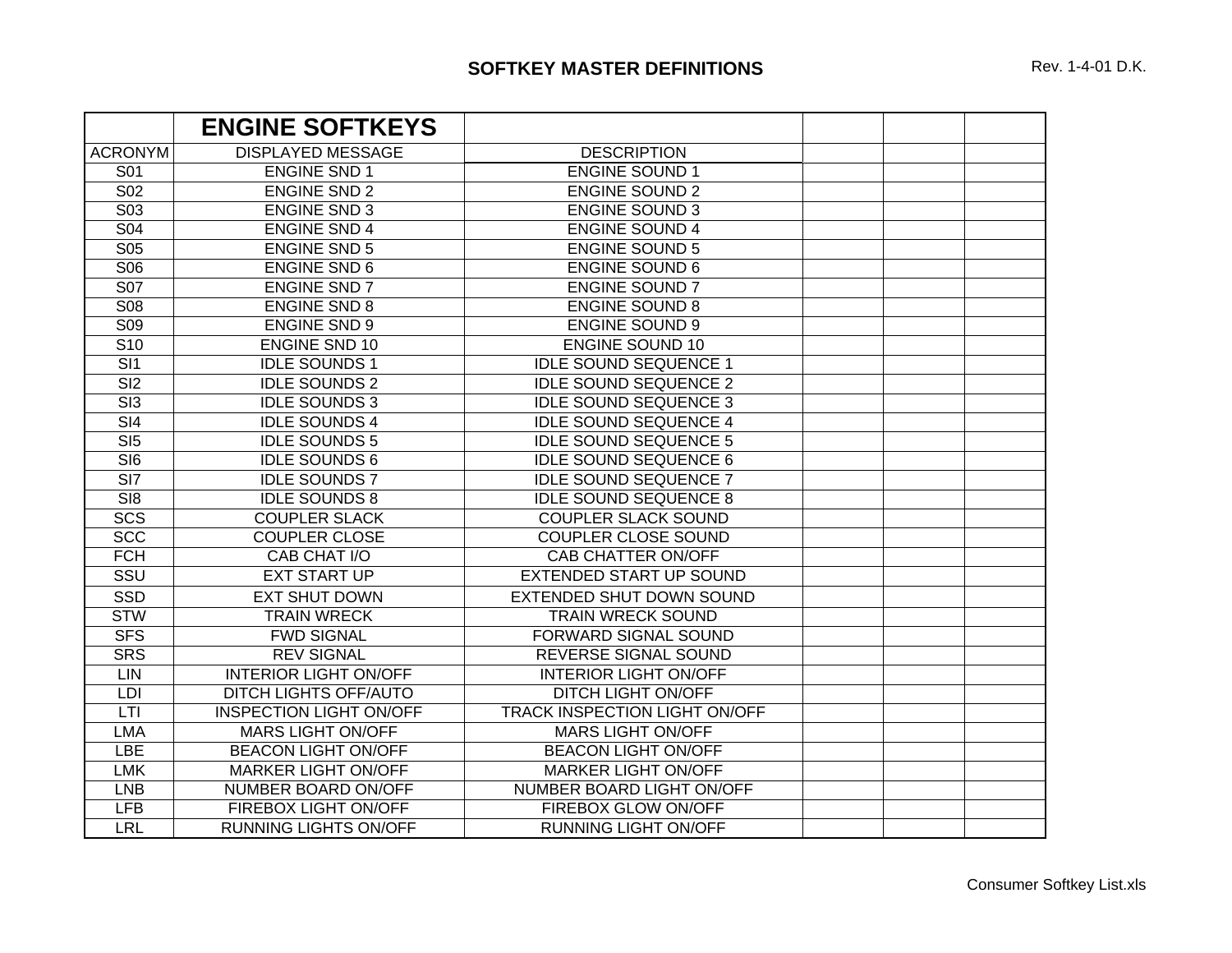| LA <sub>1</sub>                                         | <b>AUX LIGHT 1 ON/OFF</b> | <b>AUXILIARY LIGHT 1 ON/OFF</b> |  |  |
|---------------------------------------------------------|---------------------------|---------------------------------|--|--|
| LA <sub>2</sub>                                         | <b>AUX LIGHT 2 ON/OFF</b> | <b>AUXILIARY LIGHT 2 ON/OFF</b> |  |  |
| LA <sub>3</sub>                                         | AUX LIGHT 3 ON/OFF        | <b>AUXILIARY LIGHT 3 ON/OFF</b> |  |  |
| <b>FCC</b>                                              | <b>CLICK CLACK I/O</b>    | <b>CLICKETY CLACK ON/OFF</b>    |  |  |
| <b>FCM</b>                                              | <b>CONV MODE</b>          | <b>CONV MODE ON/OFF</b>         |  |  |
| <b>FDL</b>                                              | <b>DIR LOCK</b>           | <b>DIRECTION LOCK ON/OFF</b>    |  |  |
| <b>DOD</b>                                              | <b>ODOMETER</b>           | ODOMETER = (VALUE)              |  |  |
| <b>DCH</b>                                              | <b>CHRONOMETER</b>        | CHRONOMETER = (VALUE)           |  |  |
| <b>DTO</b>                                              | <b>TRIP ODOMETER</b>      | TRIP ODOMETER = (VALUE)         |  |  |
| <b>DTV</b>                                              | <b>TRACK VOLTAGE</b>      | TRACK VOLTAGE = (VALUE)         |  |  |
| <b>FRM</b>                                              | <b>MAINTENANCE</b>        | <b>MAINTENANCE RESET</b>        |  |  |
| <b>FLM</b>                                              | <b>LEGACY MODE</b>        | <b>LEGACY MODE ON/OFF</b>       |  |  |
| <b>FTS</b>                                              | <b>TRACK SIGNAL</b>       | TRACK SIGNAL = (VALUE)          |  |  |
| <b>FMR</b>                                              | <b>MEASURE ROUTE</b>      | MEAURE ROUTE MENU               |  |  |
| <b>MOP</b>                                              | PANTOGRAPH MENU           | OPERATING PANTOGRAPH MENU       |  |  |
| <b>FPR</b>                                              | PRESSURE RELEASE          | PRESSURE RELEASE                |  |  |
| <b>FBS</b>                                              | <b>BOILER START-UP</b>    | <b>BOILER START-UP</b>          |  |  |
|                                                         |                           |                                 |  |  |
| TRACK SOFTKEYS (CONVENTIONAL ENGINES AND TRACK CONTROL) |                           |                                 |  |  |
| <b>ACRONYM</b>                                          | <b>DISPLAYED MESSAGE</b>  | <b>DESCRIPTION</b>              |  |  |
| <b>FDL</b>                                              | <b>DIRECTION LOCK</b>     | <b>ENGINE DIRECTION LOCK</b>    |  |  |
| <b>FSC</b>                                              | SPEED CONTROL ON/OFF      | SPEED CONTROL ON/OFF            |  |  |
| <b>FFR</b>                                              | <b>FEATURE RESET</b>      | <b>ENGINE FEATURE RESET</b>     |  |  |
| <b>MTV</b>                                              | <b>TRACK VOLTAGE MENU</b> | TRACK VOLTAGE MENU              |  |  |
| <b>MPG</b>                                              | PS1 PROGRAM MODE          | PS1 ENGINE PROGRAM MENU         |  |  |
| <b>TZV</b>                                              | NO DISPLAYED MESSAGE      | SET TRACK TO ZERO VOLTS         |  |  |
| <b>MIN</b>                                              | NO DISPLAYED MESSAGE      | SET TRACK TO MINIMUM VOLTS      |  |  |
| PS <sub>1</sub>                                         | NO DISPLAYED MESSAGE      | PS1 ENGINE START UP             |  |  |
|                                                         |                           |                                 |  |  |
| <b>ENGINE LIST SOFTKEYS</b>                             |                           |                                 |  |  |
| <b>ACRONYM</b>                                          | <b>DISPLAYED MESSAGE</b>  | <b>DESCRIPTION</b>              |  |  |
| <b>INA</b>                                              | NO DISPLAYED MESSAGE      | SENDS ENGINE TO INACTIVE LIST   |  |  |
| S/U                                                     | NO DISPLAYED MESSAGE      | SHORTCUT TO ENGINE SETUP MENU   |  |  |
| <b>ALL</b>                                              | NO DISPLAYED MESSAGE      | ALL ENGINE CONTROL MENU         |  |  |
|                                                         |                           |                                 |  |  |
| <b>SWITCH LIST SOFTKEYS</b>                             |                           |                                 |  |  |